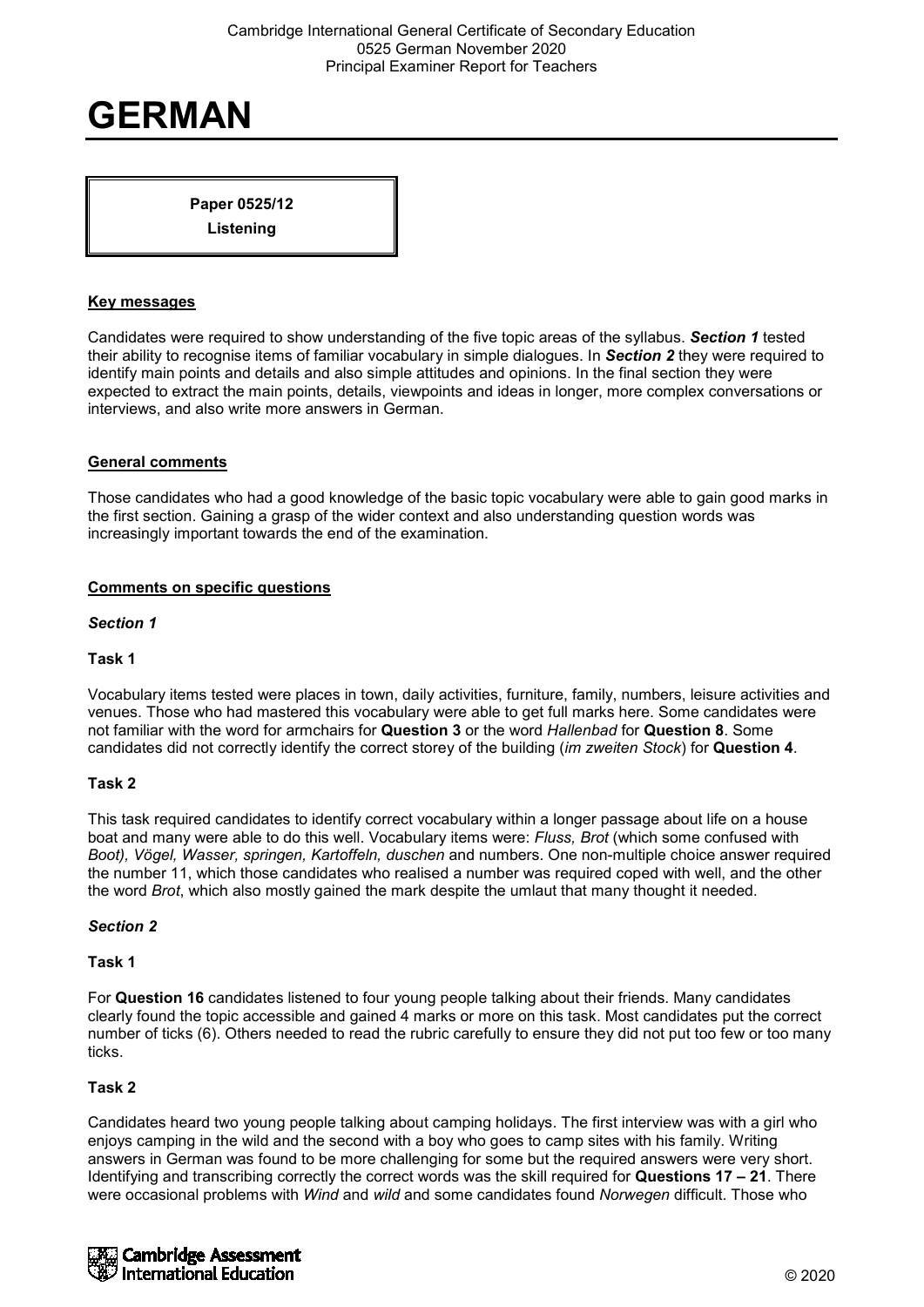recognised the word *sympathisch* usually gained the mark even if spelling was not always accurate. For **Question 21**, *spielen Gitarre* did not get the mark because of the word *alle* in the question*.*

In the second interview the word *teuer* was sometimes not clearly enough written in candidates' answers and there was sometimes confusion between *frei*, *Freizeit* and *Freiheit.* The fact that campsites are clean and have showers does not make them different to hotels so this did not warrant a mark. Candidates who did not know the word *Strand* sometimes confused it with *Stadt.*

## *Section 3*

## **Task 1**

There was a wide spread of marks in this multiple-choice task about a village shop. In this section candidates can expect that there will be several plausible distractors. **Question 27** was the one that most candidates answered correctly.

## **Task 2**

Benni's experience at school was the subject of this last task. Attention to question words is very important here. *Wer* is perhaps the most commonly misunderstood question word, appearing in **Question 32** and also **Question 36**. In **Question 37** some candidates wrote 4000 rather than 400 and many did not mention that it was Euros. However, the last two answers often demonstrated understanding despite some difficulty spelling *Krawatte*.

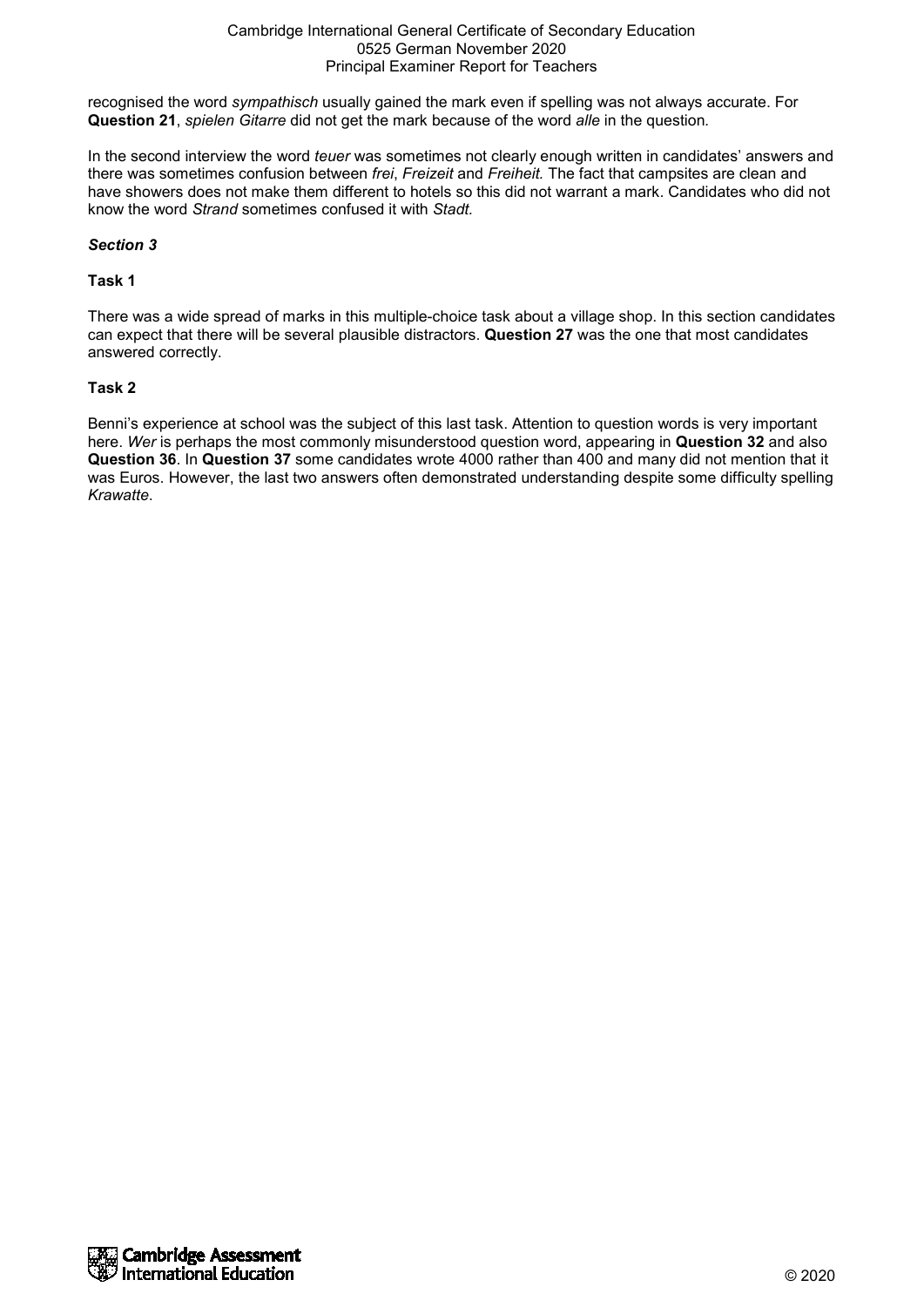# **GERMAN**

**Paper 0525/22 Reading**

#### **Key message**

**In** *Section 1* the candidate needs to understand simple messages, signs advertisements and a short text all dealing with everyday life.

**In** *Section 2*, **Exercise 1** the candidate needs to demonstrate understanding of a short text, by filling in gaps in five statements about it. The five words are selected from ten, which are provided.

In **Exercise 2 the** candidate is required to locate information in a straightforward passage. Text rephrasing is not required, but the answer should be unambiguous. The topics of these Exercises relate to everyday life.

**In** *Section 3* the candidate is asked to respond to Questions requiring both gist and detailed understanding. Whilst selective lifting may be appropriate to answer some Questions, mere location and transcription indicating vague understanding is not. **Exercise 1** requires candidates to decide whether statements are true or false and to justify the false ones. In *Section 2* the candidate is required to answer open questions.

## **General observations**

The Paper was tackled very well by many of the candidates. In some cases poor handwriting and crossing out made the tasks difficult to read and candidates should be aware that this may be to their disadvantage.

#### **Question 1 – 5**

Some candidates selected incorrect answers in this initial **Exercise,** mainly because some basic vocabulary seemed unknown.

**Question 1** *Mütze,* **Question 3** the time, **Question 4** *Sparkasse/wechseln* and **Question 5** *Geige* all proved problematic.

#### **Question 6 – 10**

Most candidates had no problems at all with this second **Exercise**, and many scored full marks.

#### **Question 11 – 15**

With the exception of **Question 11,** this **Exercise** was handled well by most candidates. Many candidates did not seem familiar with the word *Sonnabend*, and consequently selected an incorrect answer.

#### **Question 16 – 20**

Most candidates seemed to understand the concept of looking for the right part of speech and then the appropriate alternatives. Those who did not relied on guesswork. Just one or two candidates decided that they did not like the words on offer and added their own variations. If answers were mixed up, then these tended to be **Questions 18 – 20,** where *klingelt* was used in **Question 18**, *Restaurant* in **Question 19**, and *stressig* in **Question 20**.

#### **Question 21 – 30**

This element of the **ZweiterTeil** was typically approached in a very straightforward manner. Most candidates scored well on this **Exercise**. Some answers were incomplete, and so could not be credited e.g. **Question**

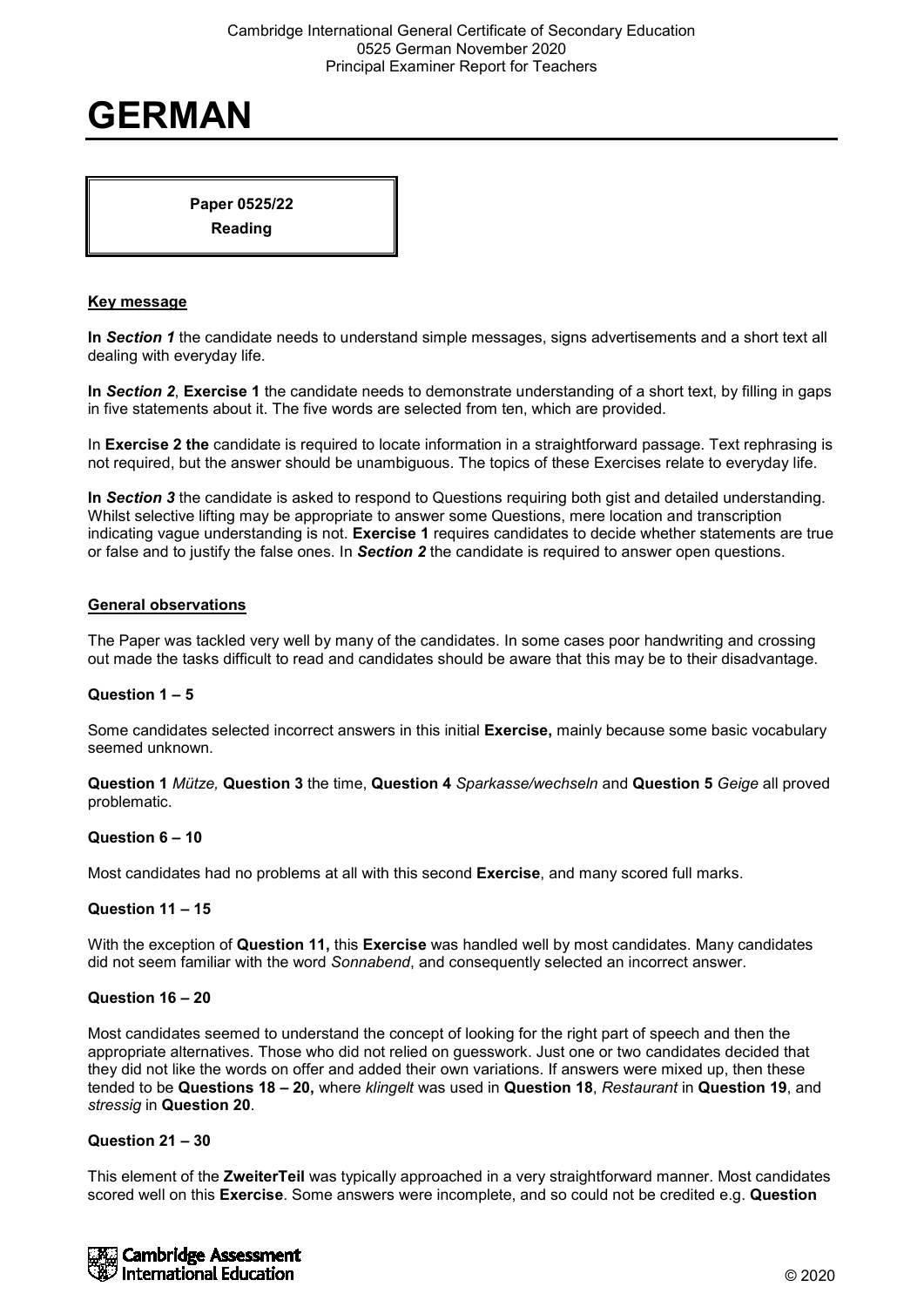**22** *Sie war Fremdsprachenassisistentin vor vier Jahren* and did not mention where. Some used *für* instead of *vor,* and this response was not credited.

**Question 28** caused a few problems, as many candidates did not fully understand that *faszinierend* meant fascinating and seemed to understand it as fascinated and provided it as a one-word answer which did not make sense as a response.

In answer to **Question 30** some mentioned only that the group learnt history and provided no further details, which was deemed insufficient to be credited.

# **Question 31 – 35**

The true/false part of this exercise was done well by many candidates, and some scored full marks. Some may not have understood *stattfinden* in **Question 31** as this was sometimes deemed to be false. The justification for the three false statements proved complicated for a significant number of candidates. In **Question 32** many candidates lifted a section about Sergei's background or wrote that the teacher had been very helpful without mentioning the impact of this help*.* In **Question 33** some candidates wrote responses in which they seemed to confuse which school and which teacher had stimulated Jens' interest in the subject. In **Question 35** candidates sometimes lifted the comment that Kristina was not good at maths, which did not correct the statement appropriately. Others wrote about choosing a *Künstlerin* rather the *Kunstlehrerin* which was ambiguous and was therefore not credited.

Although there were many good responses to **Questions** in this **Exercise**, some candidates would be well advised to look more closely at the **Question**, so that they provide the information requested. Some candidates gave the wrong information, i.e. facts which were in the text but did not answer the **Question**, suggesting they had not really understood the question words or had not focused on them.

Candidates are reminded that at this stage of the Examination, indiscriminate lifting is unlikely to demonstrate the required indication of genuine comprehension. Lifts of whole sentences nearly always result in invalid material.

## **Question 36 – 42**

In **Questions 36** a significant number of candidates referred to Ulli's wife having lived on the farm *vor acht Jahre(n).* The inclusion of *vor* meant that the answer could not be credited. For **Question 37** an answer beginning *dass* did not answer the **Question** and so was not awarded a mark.

**Questions 38** – **40** were answered well by most candidates.

In **Question 41** a notable number of candidates did not make any mention that it was the river that had flooded the fields, and wrote simply of the rain itself flooding them.

In **Question 42** some candidates answered appropriately, but it would appear that some did not understand either the **Question** or the word *Zukunft,* and so lifted a chunk from the end of the text. Some others did not seem to understand that Ulli was referring to everyone's future, and wrote of Ulli's family or farmers.

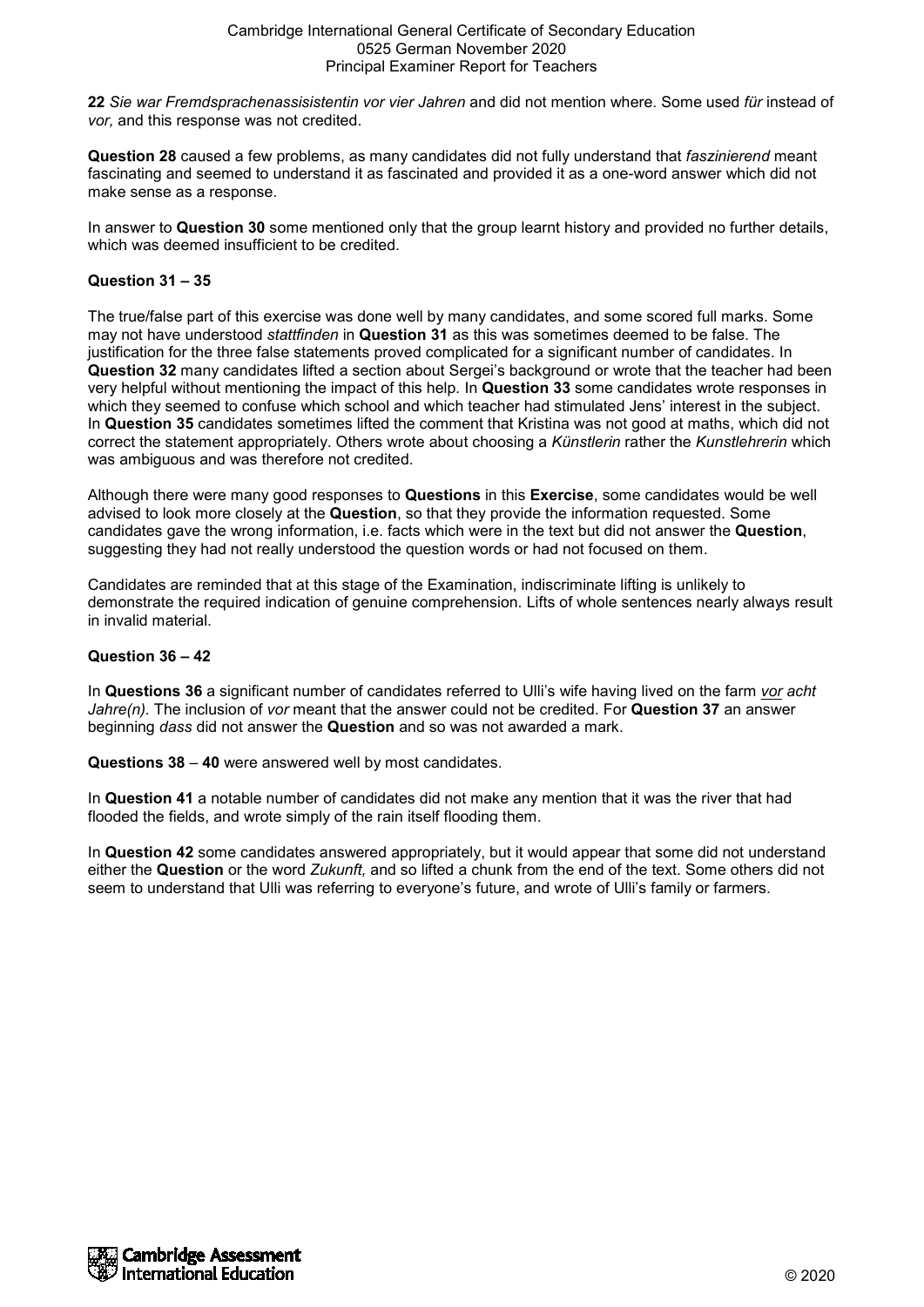**Paper 0525/03 Speaking**

## **General comments/Key messages**

Please read these comments in conjunction with the Teachers' Notes for November 2020.

Most centres conducted the Speaking Test well and most Examiners enabled their candidates to achieve their potential.

## **Role Plays**:

The role plays were mostly managed very well by Examiners and candidates, and there was no appreciable difference in the level of difficulty between the three role-plays at each level. Performances also confirmed that the role-plays in *Section A* were less demanding than those in *Section B*, as intended. Although the role plays are not timed, they should not last more than 5 minutes. Where Examiners were well prepared and candidates familiar with the task in hand, role plays took an average of 3–4 minutes.

Should a candidate miss out a task or misunderstand a prompt, the Examiner should try and guide the candidate back to the task in a natural way by repeating or rephrasing the question. It is essential not to change the role play tasks or elaborate and expand on them as this clearly does not benefit the candidates. There are no marks for adding extra lines. When a verb is required in response to a task, it must be correct for a mark of 3 to be appropriate. Whenever there are two parts to a task, the maximum mark awarded is 1 if only one task is attempted or completed.

#### **Comments on specific questions**

#### *Section A: Role Plays*

# **Specific comments on the Role Plays:**

# **A1 (Page 16, cards 1, 2, 3)**

This role play proved fairly straightforward and, for the large majority of candidates, caused very few problems. Most candidates used '*Ich möchte'* or '*Ich will'* successfully in K1**(ii)** and K3.

For K4*, 'Vegetarier'* was quite frequently mispronounced, and in some cases the mispronunciation made the meaning unclear.

# **A2 (Page 17, cards 4, 5, 6)**

This role play was managed well by most candidates who followed the instructions on their card. Answers such as *'um 6 Uhr'* for K4 were not acceptable, as the answer elicited on the card was that the candidate could be ready in 20 minutes. Also, in K5*, 'Sollen Sie Schwimmsachen mitbringen'* changed the intention of the question and thus could not be awarded full marks.

# **A3 (Page 18, cards 7, 8, 9)**

This role play proved fairly straightforward and was completed successfully by a large number of candidates. Several candidates answered in K4: *'Ich möchte morgen Nachmittag buchen'*, which changed the message the candidates were supposed to give. Some candidates find it difficult to formulate questions, and therefore K5 proved to be a challenge for some candidates (the same point applies to all three B role-plays with regard to K5).

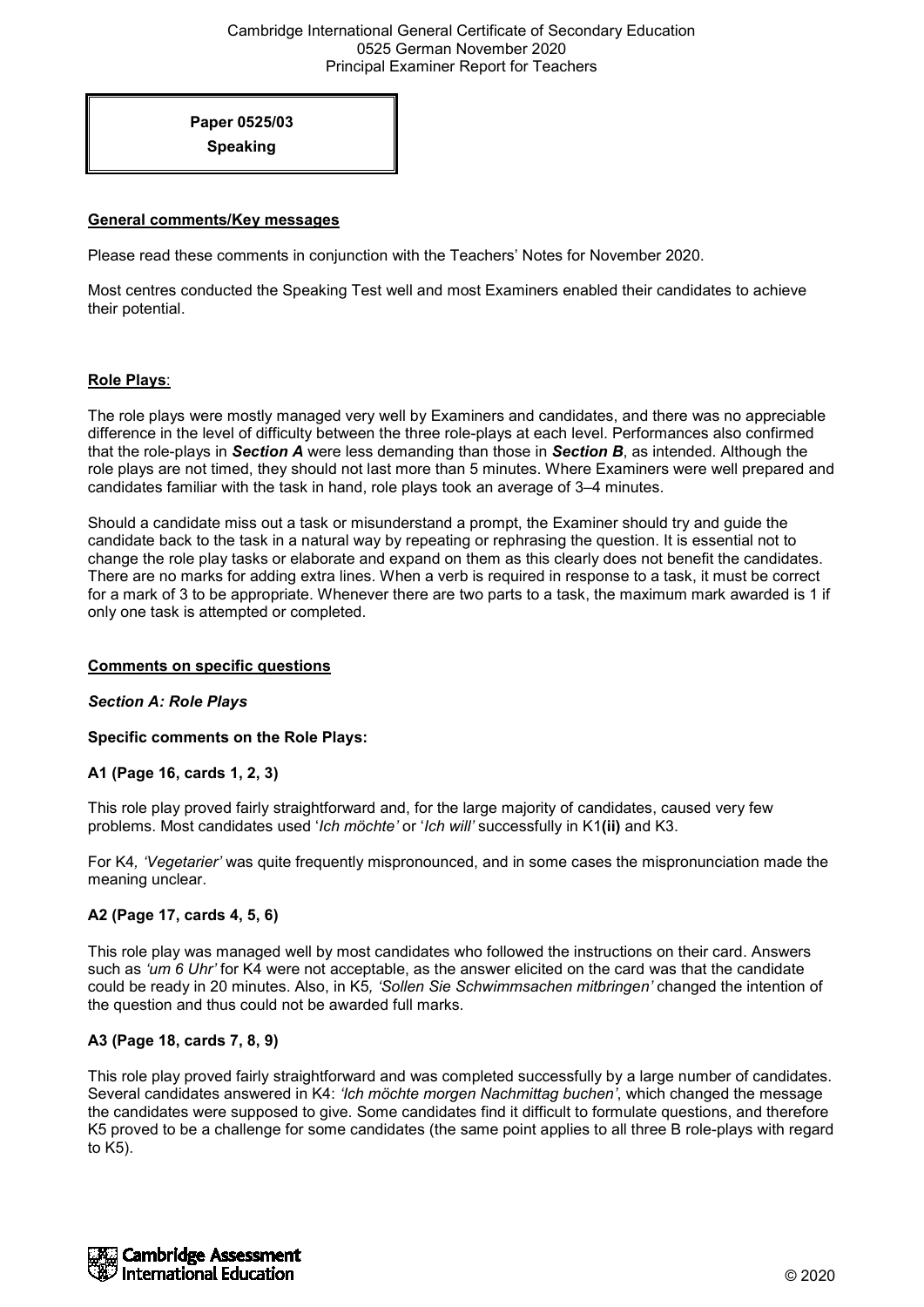# **Role Plays B**

These tasks require the ability to use a range of time frames, to give explanations and justifications and a reaction. It is assumed that candidates are aware of the *Sie* form of address. It is advisable for the Examiner to make a clear pause in the middle of any two-part questions, otherwise the candidate may fail to react.

# **B1 (Page 19, cards 1, 4, 7)**

In K4 *'zwei Dinge'* in the question required the use of two different activities, usually with the use of two different verbs, in order to get the full 3 marks.

In K5, several candidates had difficulty both with forming the actual question and with expressing the idea of where or in what kind of firm the *'Austauschpartner'* would like to complete his/her work experience. Some candidates used the formal address *'Sie'* in this question, despite the instruction that this role-play takes place between exchange partners.

## **B2 (Page 20, cards 2, 5, 8)**

In this role play (as well as the two other role plays in *Section B*) candidates did well in formulating their past tenses. Here also, formulating the question in K5 proved more challenging. For K3, 3 marks could be awarded for a one-word or brief answer, provided that it was correct and appropriate, such as *'oft'* or *'jeden Tag'*.

## **B3 (Page 21, cards 3, 6, 9)**

This role play proved very accessible for most candidates. Some candidates had difficulty in K1 saying that they liked healthy food. Giving examples of healthy food such as *'viel Obst und Gemüse'* was acceptable. For K2, 3 marks could be awarded for a one-word or brief answer, provided that it was correct and appropriate, such as *'Schokolade'*.

Forming the question in K5 proved the biggest challenge in this task, especially as several candidates got the pronoun wrong, asking *'Wo kann er/sie in der Stadt Volleyball spielen?'*

#### *Section B: Conversations*

In both the Topic and General Conversations, Examiners should ask questions which elicit more extended answers. Asking questions which require short answers can lead to answers which are purely factual and often do not give relevant opportunities for expressing ideas, opinions and justifications. It is also essential not to ask for points of general knowledge or to ask questions which are outside of the candidate's own experience.

In this part of the exam, most Examiners asked appropriate questions and most conversations were spontaneous. Many candidates' answers contained explanations, justifications of opinions and a wide range of language and structures. A question technique which required the candidates to just give a series of (sometimes unconnected) short answers is not a good strategy for achieving high marks.

Most Examiners asked questions in **both** conversations to elicit responses in **both** past and future tenses. When candidates did not form correct past/future constructions initially, most Examiners continued to rephrase questions until they were satisfied that the candidate had done the best they could.

Most centres kept to the stipulated timings, which are approximately 5 minutes for each of the conversations. The timing for the Topic Conversation includes a Presentation lasting a maximum of two minutes. If the presentation goes over two minutes, it is important to intervene and start asking questions. Assessment for each conversation stops after 7 minutes. On the other hand, if the conversations are much too short, the mark for Communication is unlikely to be high.

Unfortunately, there were a small number of Examiners who did not indicate a transition from the Topic Conversation to the General Conversation, which makes it difficult to award marks separately for the two different conversations.

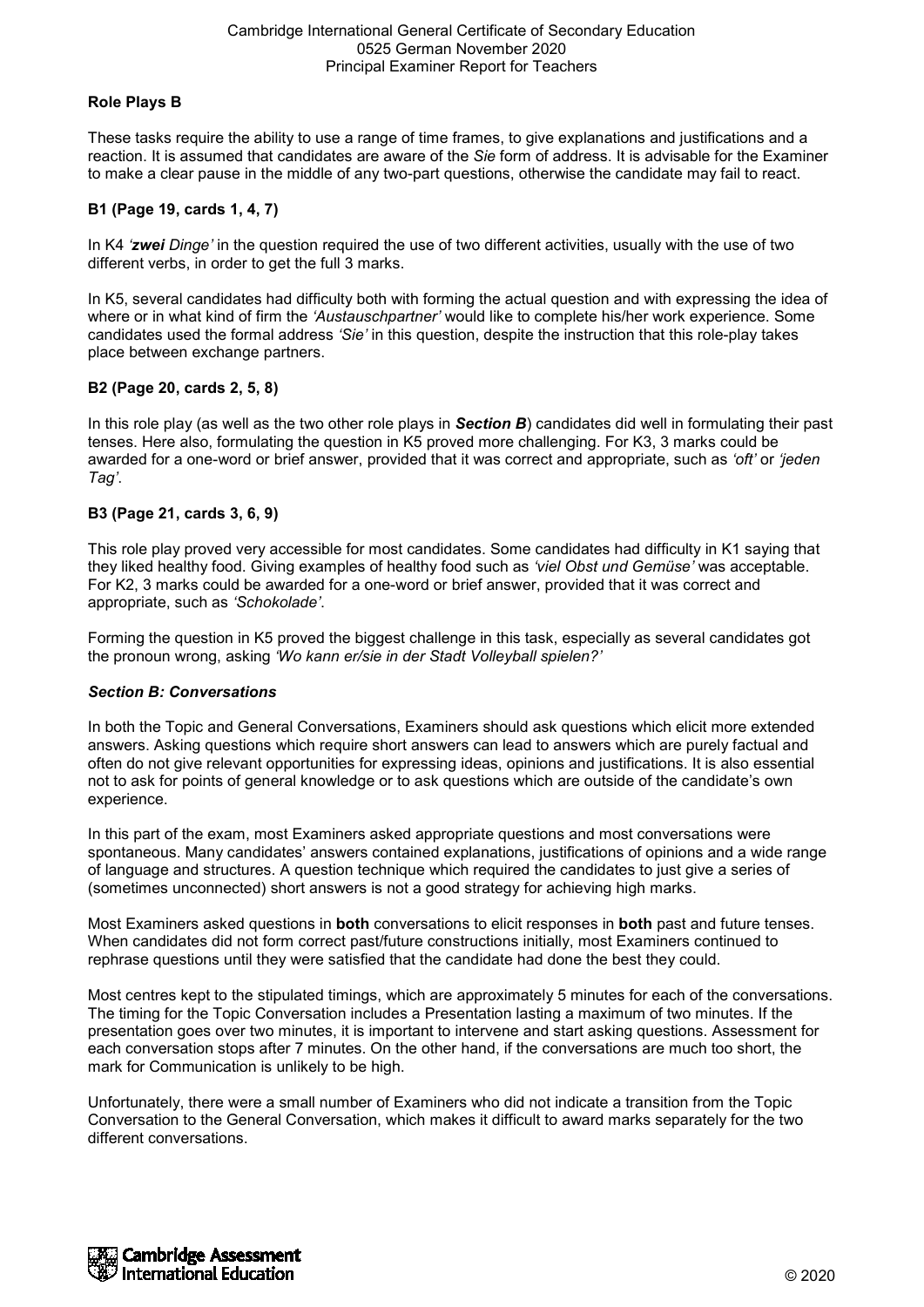# **Topic Presentation/Conversation**

The choice of topic for the Topic Presentation was mostly appropriate and most candidates showed a genuine interest in what they were presenting. It is helpful if candidates start their presentation by saying what their chosen topic is. It is recommended that candidates choose a specific aspect of a topic such as 'My favourite hobby' rather than the general topic of 'hobbies'. This is to ensure that the Examiner has enough scope for the questions that follow. In a small number of centres where topics were too general, the Examiner had the difficult task of finding questions which focused on the candidate's chosen topic.

It is important that the Topic Conversation does not sound rehearsed and fewer centres than in previous years seemed to have over-prepared their candidates for this section. The conversation should sound natural and a listener should not perceive a lack of spontaneity.

Many candidates gained Language marks for producing correct past and future tenses.

## **General conversation**

Candidates should be encouraged to link their ideas in a logical progression and develop their answers, with a view to using more complex language and structures. In some centres, too many topics were covered too superficially. Covering fewer topics in depth helps to create more developed conversations than frequent changes of topic. Most centres focused on 2 or 3 topics in depth, which meant that candidates gave more detailed answers and opinions, often well backed up with justifications. It is also advisable that questions requiring answers in past and future tenses are asked near the start of the conversation to allow the candidate an increased chance of producing correct verbs and tenses.

## **Mark for General Impression**

The impression mark was generally appropriately assessed, but some Examiners tended to be a little too generous. To achieve a very high mark, candidates must consistently have very good pronunciation, intonation and fluency with only an occasional hesitation or error. It is important to try not to focus on grammatical accuracy when awarding this mark as that is assessed elsewhere.

# **Administration**

The administration in centres was generally very good and the adding up of the marks on the WMS was, in most cases, accurate. Please note that an electronic WMS which adds up the marks automatically can be downloaded from www.cie.org.uk/samples.

The quality of most recordings was good. Centres should make sure before CDs are despatched that they carry out spot checks to ensure that every candidate is clearly audible. This year there were just two problems with missing recordings. Microphone placing is also very important: if it is too far from the candidates, it may be difficult to hear them, especially if they are wearing face masks. Wherever possible, excessive background noise should also be avoided.

It is essential that recordings are saved onto labelled CDs, with each candidate's digital file saved individually. Files should be named according to the centre and candidate numbers rather than the teacher's or Examiner's name.

It was necessary to scale some centres' marks: in those cases, it was much more common for marking to be too generous rather than too severe. Reasons for overmarking included crediting correct past or future tenses to candidates in the two conversations, when they were missing, as well as awarding high marks for Communication when candidates had not offered ideas and opinions, as questions had been too factual and closed.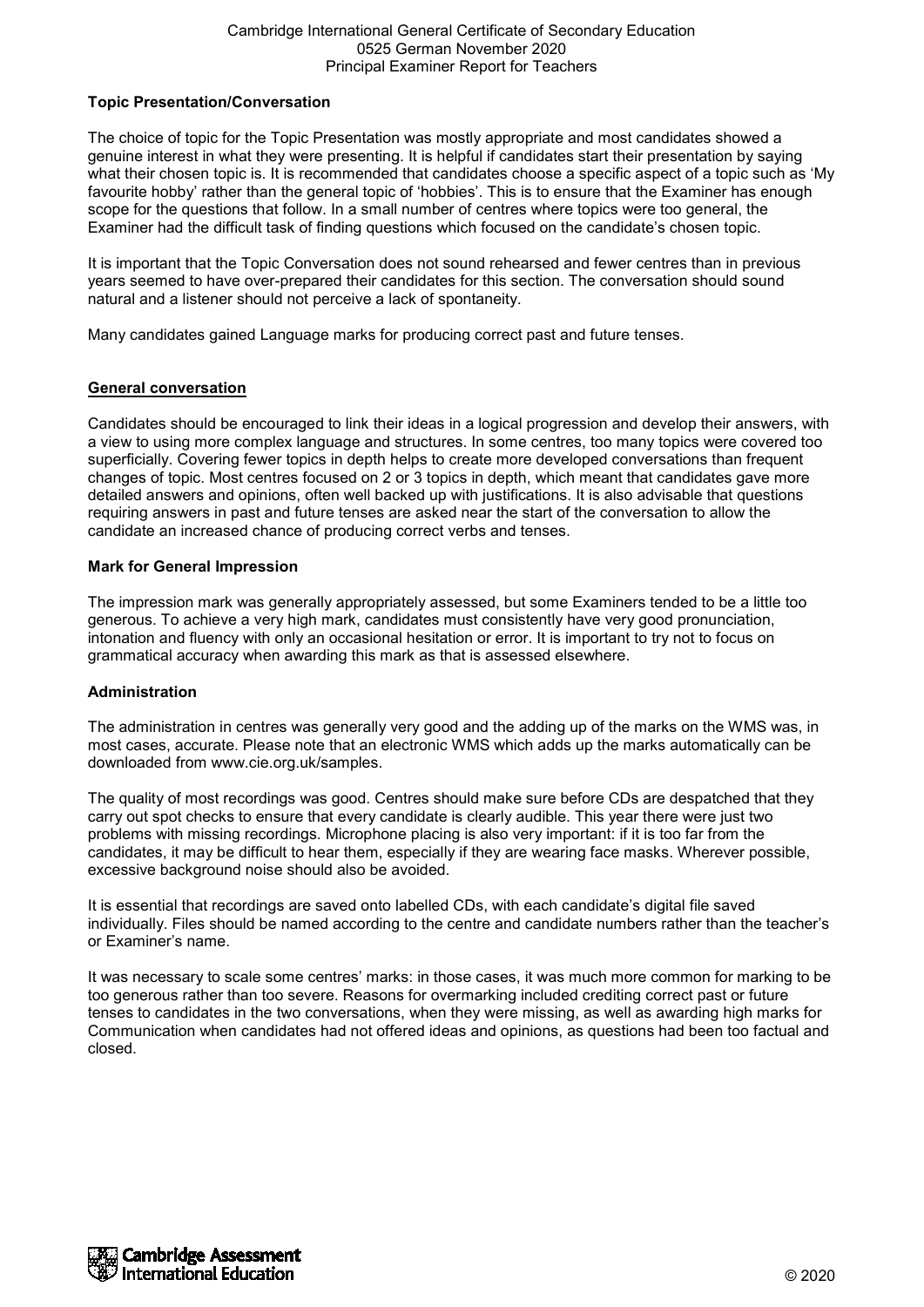# **GERMAN**

**Paper 0525/42**

**Writing**

# **Key messages**

Candidates should be encouraged to read the questions carefully and respond to the exact tasks set, rather than writing more generally on the topic area being covered. Those who do not address the specifics of the question will not be awarded full Communication points for that task. A thorough knowledge of the question words in German is helpful in achieving this. Candidates should also ensure that they are answering each task in the appropriate time-frame. This is essential for gaining marks for both Communication and Language. In **Question 2**, candidates will usually be required to demonstrate the use of present and future tenses or time-frames, and in **Question 3**, they will usually need to use past, present and future time-frames in the different tasks.

## **General comments**

The correct number of questions was answered by almost all candidates and all answers were of an appropriate length and quality.

In **Question 2**, there were many good responses on the topic of theatre.

In **Question 3**, whichever essay was chosen, higher marks were gained for both Communication and Other Linguistic Features (OLF) when candidates worked through the bullet points systematically and used the tense or time-frame indicated by the question. The majority of candidates had sufficient appropriate vocabulary for the essay that had been chosen.

# **Comments on specific questions**

#### *Section A*

# **Question 1**

Candidates were required to list eight career choices. The pictures were intended as prompts and candidates offered many valid alternative responses.

The majority of candidates were able to supply five recognisable careers and to gain full marks for this question. *Chef/Chefin* was not accepted because it is not the equivalent of the English word 'chef' and, in its German meaning, was felt to be too vague. Suggested answers had to be nouns and so verbal forms such as *koche, fahre* were not credited. Masculine and feminine forms of the noun were accepted irrespective of the gender illustrated.

# **Question 2**

The topic was based on a school drama group. The first two sub-questions were about the activities of the group and when it takes place. The third sub-question asked about candidates' own visits to the theatre or cinema while the fourth asked about the next school day.

*Bullet point 1* asked candidates to explain what they do in a school drama group. Many knew *Schauspiel*  and *Schauspieler*. Those who did not have the specific vocabulary compensated for this by referring to a play by name (usually 'Romeo and Juliet'). *Übung* and *üben* were well used. There were imaginative ways of completing the task without referring to acting or plays with a number of answers about playing an instrument, dancing or doing the lighting, as well as discussing plays and films.

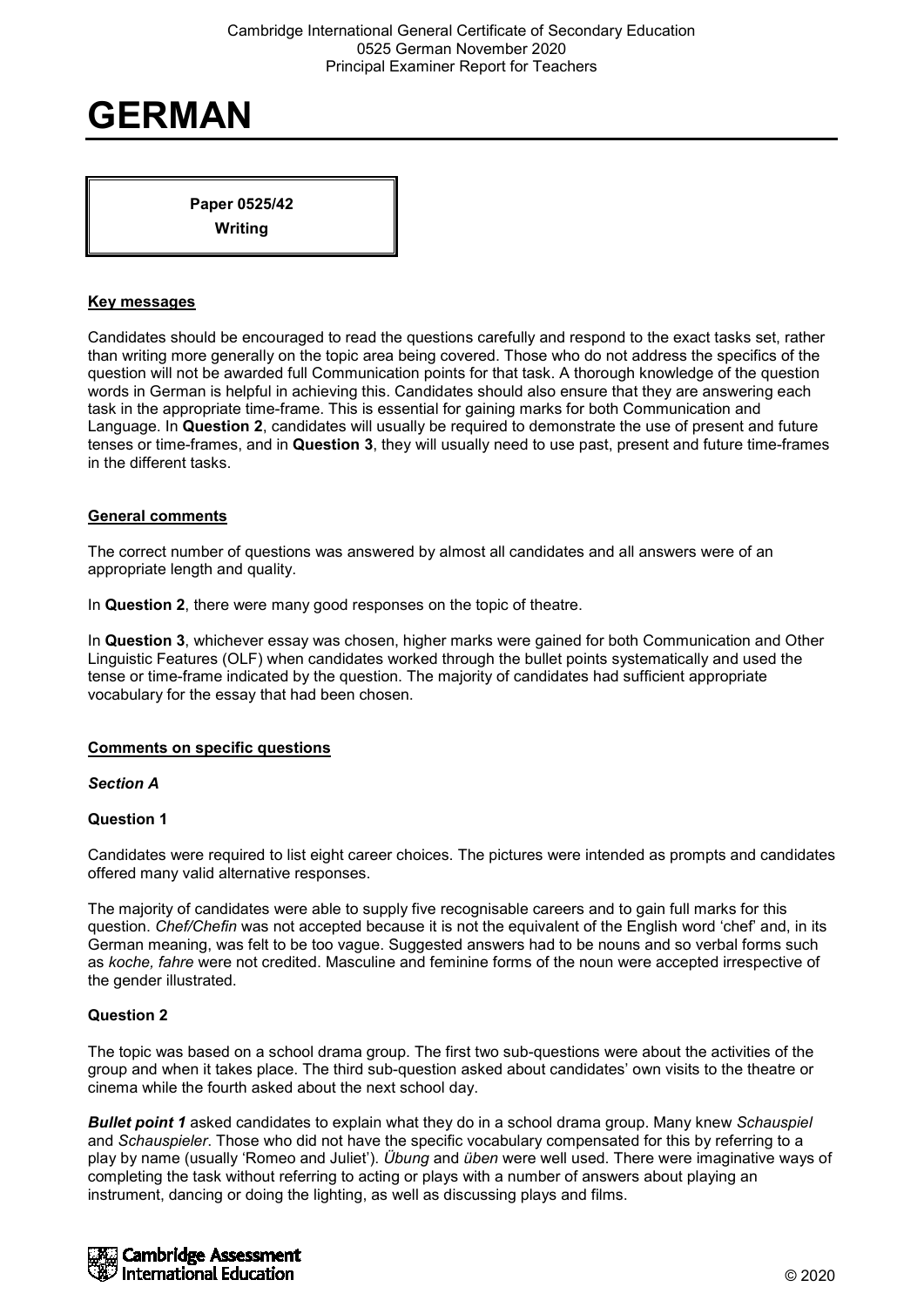**Bullet point 2** asked when the group takes place. *Wann* was the first hurdle for many candidates, which serves to emphasise that it is essential to have an excellent knowledge of interrogatives. *Stattfinden* was often not known and taken to mean 'find' which gave rise either to a response in the past tense in an attempt to answer *wann* or to a description of where in the town the group meets (*statt* being confused with *Stadt*). Those candidates who recognised the verb wrote full answers, and many separated *statt* and used correct word order.

*Bullet point 3* continued the theme of the theatre and expanded it to include the cinema when asking how often candidates went to either. There were a great many good responses which gained several Communication marks because of the additional detail given (for example: who they go with, which they prefer, how much insight they gain).

*Bullet point 4* required an answer in the future tense or time-frame about school the following day. Simple comments about the lessons they would attend would have provided sufficient content to gain Communication marks but many candidates produced more interesting answers linked to the drama group and rehearsals or a production. Where these were firmly placed in the school context, full credit was given.

# **Question 2 Language**

Much of the German used was straightforward but accurate and many candidates scored the maximum 5 marks. Candidates were able to use the first person singular (*ich*) form of the verb with confidence and many used correct word order for the future tense. Spelling was mainly accurate and usually comprehensible but the use of capital letters was inconsistent. There was an awareness with strong candidates of the Time – Place word order and of the position of the verb in a simple subordinate clause. Attempts at more ambitious language were not always successful.

# *Section B*

# **Question 3**

In **Question 3**, there was a choice of essay. The first two choices were taken from different topic areas and related to recent activities. This year the topics were a town visit **(3a)** and friendship **(3b)**. Two bullet points were in the past tense, two other bullet points asked candidates for their opinions and so required the use of the present tense. The final task required candidates to use the future tense or a future time-frame. Choice **(3c)** was the continuation of a story from the opening sentence (this year it was a large number of people out and about) and there were four bullet points which all required the past tense. The final bullet point extended the story into the near future and so a future tense or time-frame had to be used.

# **Question 3**

**(a)** The majority of candidates chose option **3a**. They had to write their first visit to a town.

**Bullet point 1** asked when this visit took place. The majority of candidates answered this fluently but a few did not address the concept of 'when'. Most were successful at manipulating the language supplied in the task, and there were examples of other verbs being used (*fahren, fliegen*). A significant proportion of candidates did not name the town, just referring to *die Stadt*, and there were several examples of countries being named instead of towns (*die Schweiz, Frankreich*), all of which were accepted provided that it was clear that the task had been understood.

**Bullet point 2** offered the opportunity to write about activities in a town. Responses covered a wide range, from eating pizza or going to the cinema, to going to a museum to learn about the history and culture of the town or to visiting specific, named sights (*Eiffelturm, Brandenburger Tor)*. Many candidates had sufficient vocabulary to extend their answers and add interest to their writing.

**Bullet point 3** asked candidates to compare their own home area to the town they had described and there were many good answers setting out several reasons for their choice.

*Bullet point 4* was more challenging and was where candidates often lost Communication marks because they did not appreciate that they were being asked for an opinion in the present tense about living in a town rather than for an opinion in the past tense about the specific town they were describing.

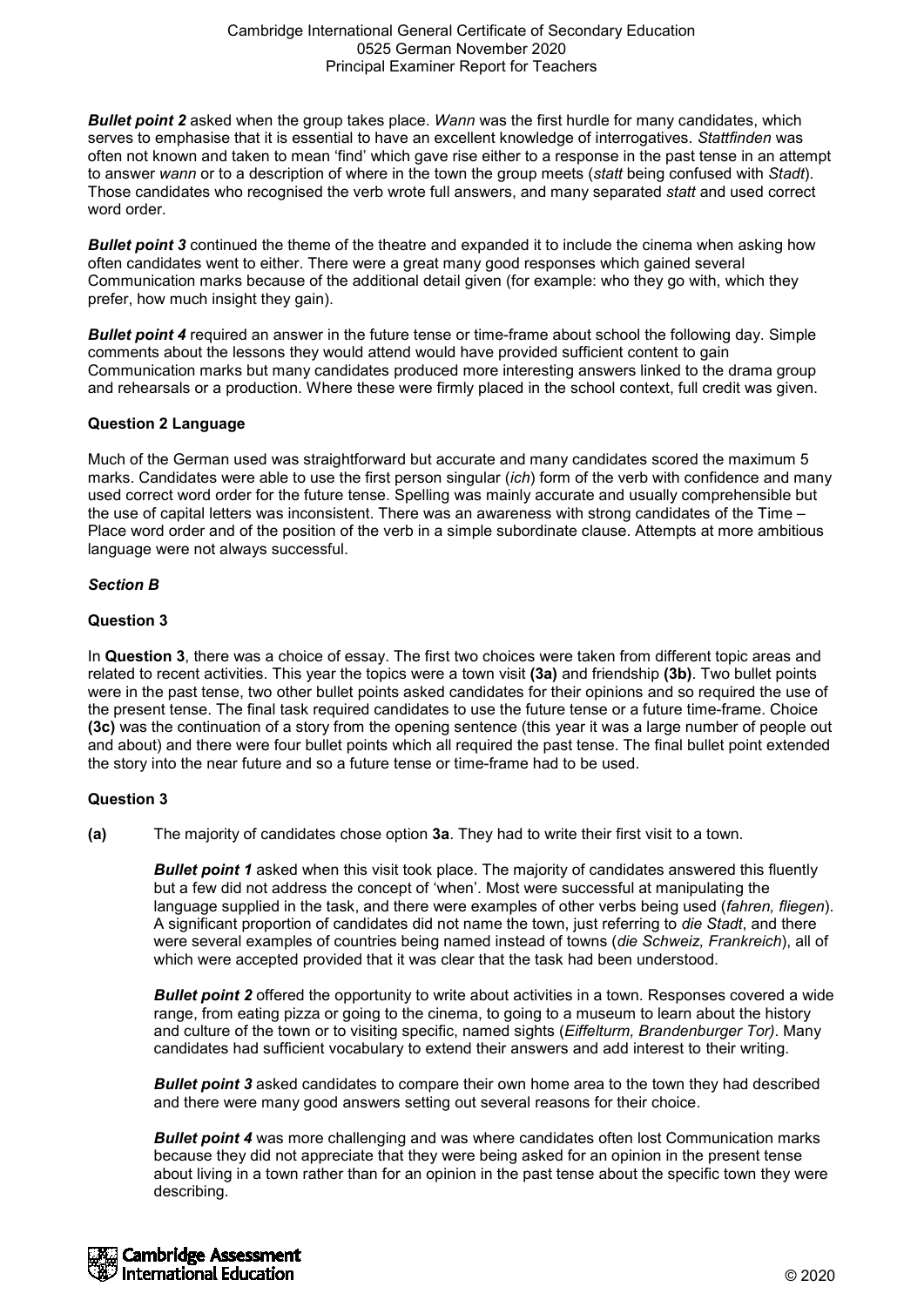**Bullet point 5** required the future tense or time-frame to indicate where they would like to live once adult. Candidates had been well prepared for this and had plenty of vocabulary to express their ideas. The use of the future and of *ich möchte* was generally good.

**(b)** A small proportion of candidates chose option **3b**. They had to write about Friendship.

*Bullet point 1* required candidates to use the past tense to describe recent activities with their friends. Some overlooked the past tense and wrote about what they and their friends usually do together and so did not gain full Communication marks.

**Bullet point 2** asked for an account of how the candidate had helped a friend. There were some thoughtful and moving responses, and many candidates successfully negotiated the use of *helfen*  with the dative case, although some did introduce *mir* and so wrote about the friend helping them instead.

**Bullet point 3** gave the opportunity to list the positive personal character traits which make for a good friend. This proved to be challenging and gave rise to some complex language.

**Bullet point 4** asked a straightforward question about whether friends or family were considered more important and was well done.

*Bullet point 5* required the use of a future tense or time-frame to say what the friends would do at the weekend. Most candidates completed this task well, using either the future tense or *wir möchten*.

**(c)** This was the most challenging of the 3 options in **Question 3** and very few candidates chose it. Those who chose the question generally scored highly for Communication. Candidates had to continue the story about an unusually large number of people. The first sentence which set the scene of the account to follow was provided.

**Bullet point 1** required an emotional reaction (such as: 'surprised', 'shocked') at seeing so many people out and about. Candidates were well prepared for this.

**Bullet point 2** was a description in the past tense of what people were doing and required the use of the third person plural in the past tense. There were some imaginative responses but *sein* was not always used with *gehen, laufen, rennen* and the past participle of *rennen* was not always known.

*Bullet point 3* was quite challenging because candidates had to find an explanation for the number of people out and about. There were some straightforward explanations such as a fire or a road accident as well as some original ones.

**Bullet point 4** gave the opportunity to write about what the candidate did next and was well answered. *Ich bin nach Hause gegangen* was the most common response and was usually accurate.

**Bullet point 5** required the use of a future tense or time-frame to explain where the candidate would walk on the next occasion. *Wo* was understood correctly and the use of the future tense was good.

# **Question 3 Verbs**

The sentence must make sense and the subject noun or pronoun needs to be spelled correctly with the correct article (where appropriate) for the verb to be ticked. The most commonly mis-spelt subject pronoun was *man*, which meant that the verb (invariably *kann*) could not gain a tick. However, the following infinitive was ticked provided that there was no addition of *zu.* Credit can only be given for a verb in the correct tense for the bullet point and for the correct use of the auxiliary where appropriate. Some specific verbs presented particular difficulties; for example, many candidates need to distinguish between the verbs *Spaß haben* and *Spaß machen*.

In their chosen essay, candidates used a good range of verbs appropriate to the subject matter and in the correct tense for the bullet point. In **3a**, it was encouraging to see the regular use of *besichtigen.*